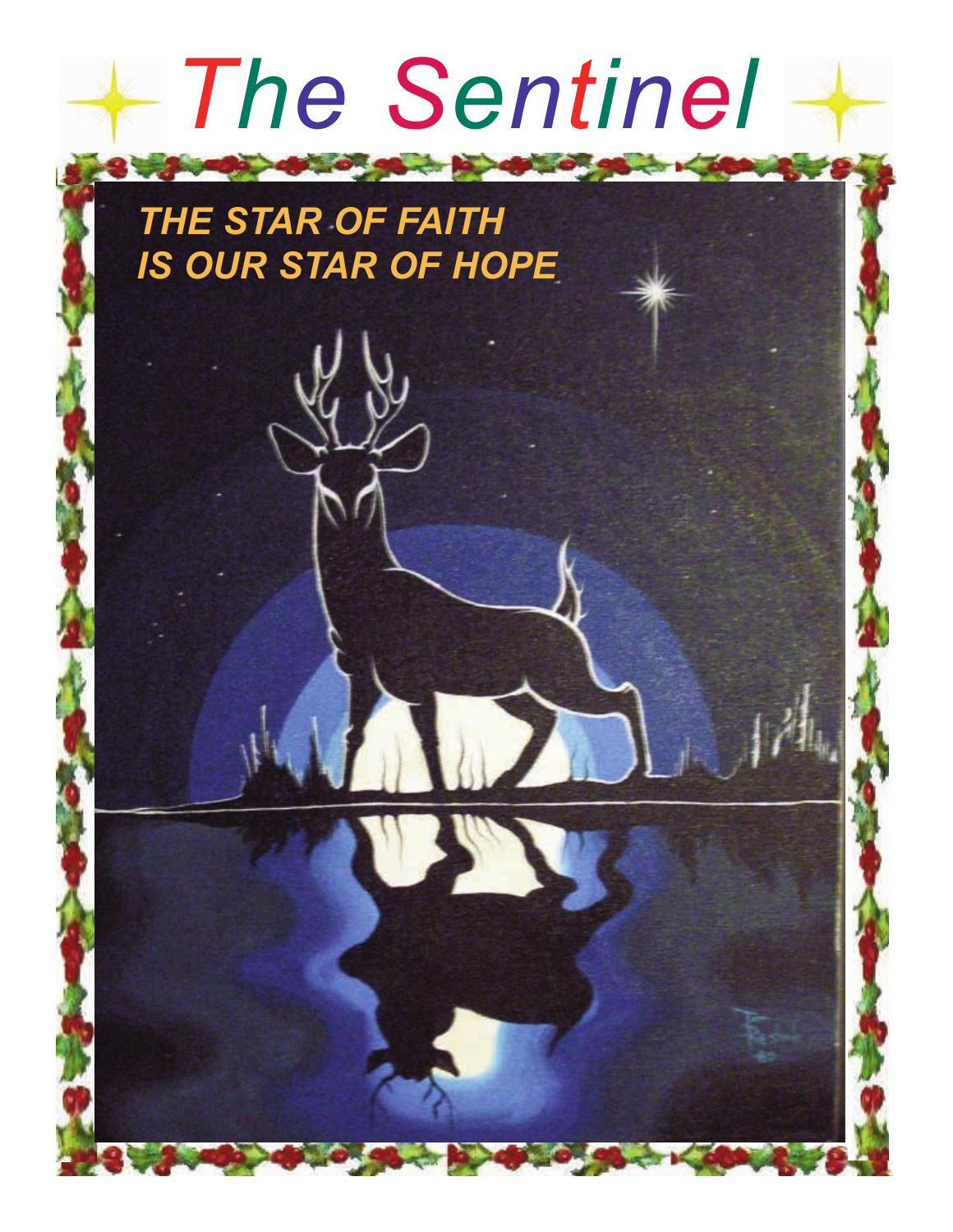#### *The Sentinel*

2

**Winter 2020 - Volume 146 - 3** Managing Editor: John Chalmers

**Orange Headquarters** *J. Chalmers GOLC 401 - 4854 Bathurst Street Toronto. ON M2R 1X3*

ISSN 1711-3989 Publications Agreement 40772033

The Sentinel is a publication of the Grand Orange Lodge of Canada. Reproduction in whole or in part without written permission is prohibited. All pictures and news stories are property of the Sentinel and may be edited due to space.

> **Printed in Canada by Britannia Printers Inc.**

> *Next Article Due Date: April20th. 2021 For May Issue*

#### *Mission Statement of the "Sentinel"*

*"We shall bear witness to, and publish the accomplishments and benevolence of the Orange Family in Canada.*

*To all our loyal readers, and subscribers who support the Sentinel through their kind donations and stories we say "THANK YOU"*

*the Sentinel is also available on the Grand Lodge of Canada website, at grandorangelodge.ca as a read only or free download article. You may also print all or individual pages. It can also be sent to any email address which is provided at no cost* 

### *Provincial Contacts*

*Western Canada* Rick Heatherington Gr. Sec. heatherington2980@hotmail.com

*Ontario West* Michael Thomas Gr. Sec. big m\_prop@hotmail.com

*Ontario East* Ryan Campbell Gr. Sec. rc8686@hotmail.com

*Quebec* Allison Corrigan Gr. Sec. alcor@tlb.sympatico.ca

*New Brunswck* Daniel Grasse Gr. Sec. digdaniel@rogers.com

*Newfoundland/Lab* Clyde Crane Gr. Sec. clyde.crane@hotmail.com

**For information as to when Provincial meetings will take place, please contact the Grand Secretary of the Jurisdiction**

> *GOL Canada* John Chalmers Gr. Sec. jodachal@yahoo.ca

a vigication and of your home and of your state

*LOBA Canada* Myra Knight Gr. Sec. muggins6@live.com

*RBI in Canada* Ralph Ford Gr. Sec. ralph.ford@yahoo.ca

*For information on possible 2021 meeting for the above three groups, see Proclamation included in this issue of The Sentinel*

*CHANGES Please note the following important information*

*Headquarters for The Grand Orange Lodge of Canada is no longer located at 505 Consumers Rd. This location will remain as the Head Offices of Orange Insurance (OBF)*

*All postal mail must now be directed to the following address.*

> *J.Chalmers. GOLC 401-4854 Bathurst St. Toronto. ON M2R 1X3*

*Or you can each the Grand Secretary at the following... email jodachal@yahoo.ca cell 647-272-5128 leave message if* 

*no answer "MERRY CHRISTMAS" "HAPPY & SAFE NEW YEAR TO ALL"*

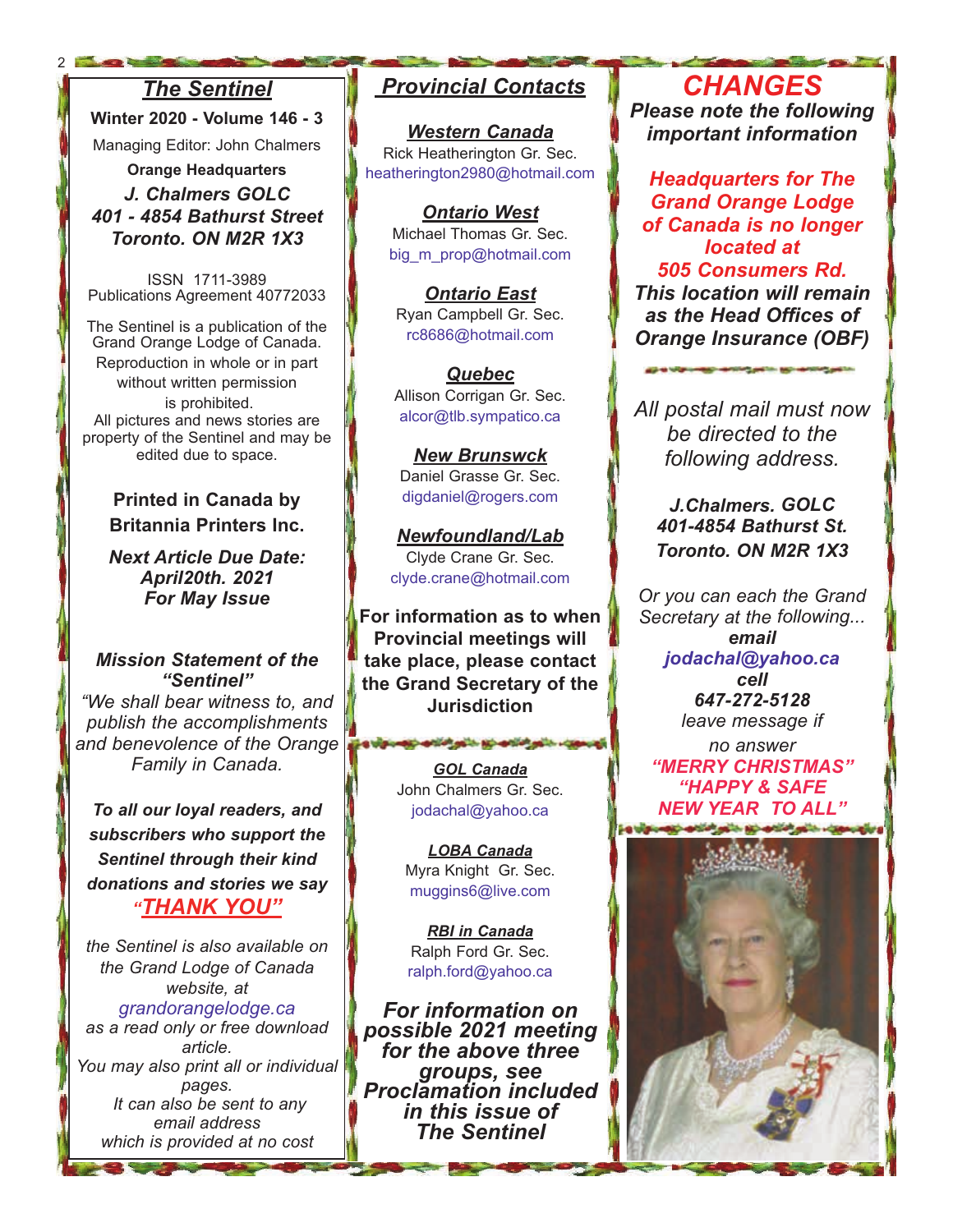

**Christmas** has always been a time for me to reflect on the past year and to give thanks to God for the birth of our savior Jesus Christ. This year is no different. I give thanks that my family has been spared from many of the great difficulties which many Canadians have faced in 2020. Our daughter, who lives with us, is an emergency nurse at our local hospital and has often feared she may have been exposed to the virus and worried of spreading it to us. Fortunately, all tests have been negative and we are safe for the time being, taking precautions as directed by our Public Health agencies. Circumstances as they are, I look to the positive side of all this- that there is a vaccine coming available to all Canadians in 2021 and with it, some kind of normalcy.

I am finding that composing this year's message is very difficult due to our Covid 19 situation. This virus has surged again in cases causing many provincial governments instituting severe lockdown directives. This is making family Christmas celebrations impossible for many. Still, our Orange family are a resilient people, and with the health of family members being a priority, I pray all will follow the guidelines set out for gatherings during this festive season and stay safe.

All is not bleak within our Order as some lodges have been able to meet following the local guidelines, with several lodges holding initiations and

degrees. I congratulate these lodges and new members. May they continue to grow and prosper. I have even heard talk of the possibility of some new lodges opening in the future, to whom I offer my utmost praise and wishes for success!

The question on all our minds is what will the new year 2021 bring? Grand Lodge of Canada is tentatively planning on our sessions in Fredericton this June to go ahead. In this edition of the Sentinel the proclamation for the 2021 sessions has been included. Now with this said, this event will only happen if all provincial jurisdictions can attend and the health authorities deem it safe to do so. I would advise the purchase of travel fares be postponed as long as possible.

It is now the responsibility of your provincial lodges to monitor the safety of its members. The Provincial Grand Lodges will be instructing all lodges in their jurisdiction as to whether they can meet. Please respect the decision of your individual Grand Masters and follow the guidelines issued.

I wish all our Orange family a very Merry Christmas and a Happy New Year. Stay Safe and I hope to meet many of you in the new year.

*MW Bro. Donald Wilson Grand Master & Sov. Grand Orange Lodge Canada*





**Trillium Home LOBA ONTARIO WEST INC. President:** Angus MacLennan

**Secretary:** Geraldine Tucker 39 Church Street Parry Sound, ON P2A 1Y6 **Treasurer:** Eleanor Vincent. 302-380 Essa Rd. Barrie. ON L4N 9G7 **Please Remember! We must receive donations to maintain our Charitable Status so we can continue our donations on your behalf! Board Members:** Shirley Buchanan Jason Duncan Myra Knight Margaret Munro Winters Helen Thompson Linda Coot Robert Duncan Gordon Read **Honorary Members:** Dorothy Morrisey<br>Velma Hart Trudy Coo Trudy Cochran *Thank you for your continued Support!*

*Ontario East Triangle Court Low Rental Senior Citizen's Residence located at FRANKFORD ONTARIO* Sponsored by all branches of the Loyal Orange Association in Eastern Ontario **Send Donations to:** Treasurer. Mr. Jack Chatten 135 March St. Frankford, ON K0K 2C0 **REMEMBER THE COURT IN YOUR WILL!**

TO VISIT AND AND SOME IN AND SOLD COMMON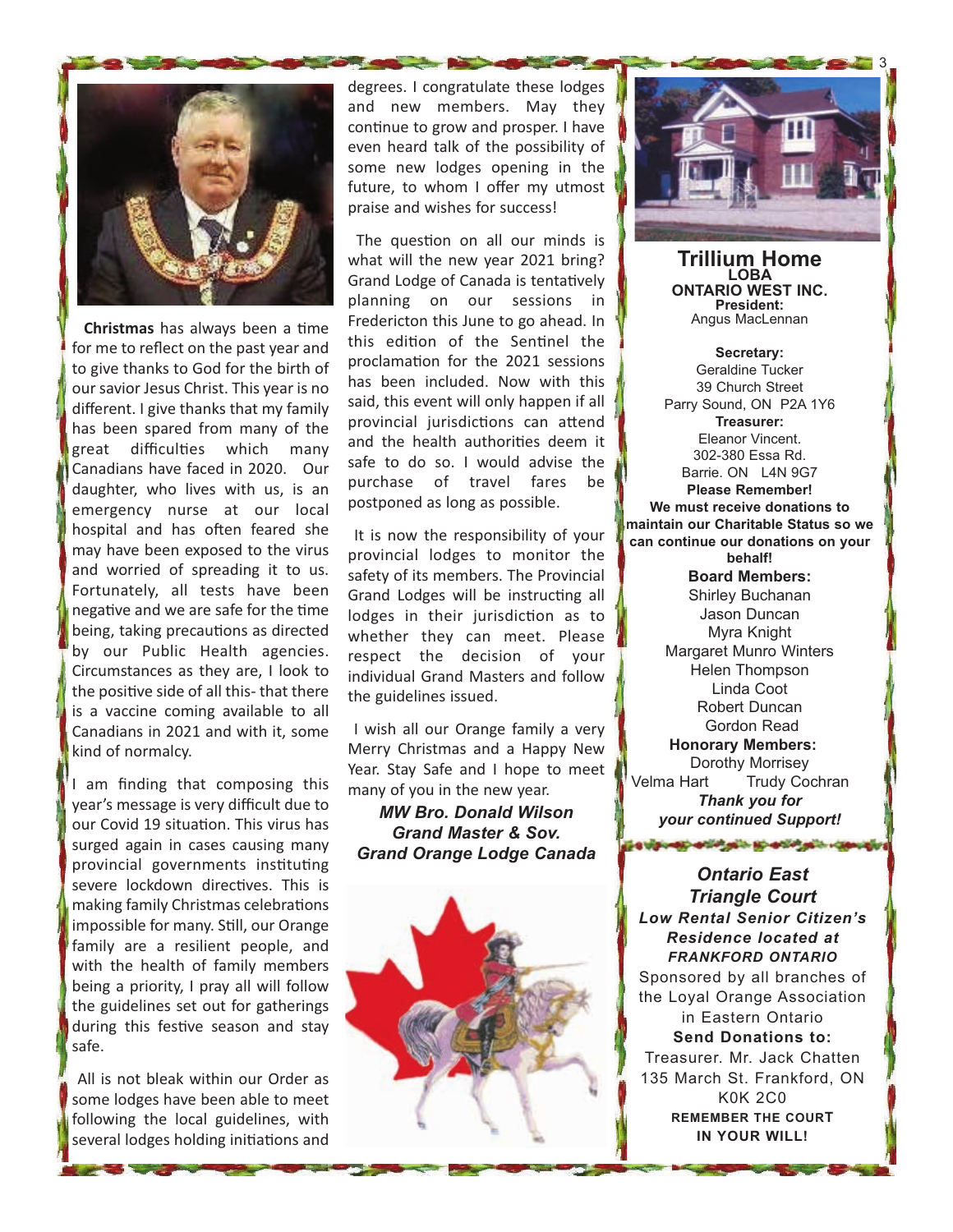

4

**2020** seems a strange way to start a correspondence. However, I am sure it's foremost in all of our thoughts. Most are relieved to see it come to some form of closure.

This year which has just passed into history will live in our memory on into infinity. We know the change of a year is just a way of measuring time. Nothing is any different just because we flipped a calendar page, but is that statement really true?

There is something significant that happens as we celebrate New Year's Eve and welcome a brand-new year. Something happens in us, in our thinking, deep in our hearts a change takes place. A redirection and focus of thoughts occur, hope is embraced. The negative experiences begin to fade, we reach out to the future with a renewed expectation of possibilities.

A new year is filled with promise and expectations of fulfillment. We know that every adversity contains within it the seed of equal or greater benefit for those who look for it.

I think it's so fitting that each year ends with Christmas.

Despite whatever has happened, wars, famine, tragedy, plagues or viruses, we have again knelt at the manager in adoration. For a few days we again are reminded in a very visual manner of the fulfilled promise of our wonderful God.

During the previous four thousand years people lived with hope of His coming. For the past two thousand we have lived with faith in the fact He has come.

We face every New Year filled with the spirit of charity.

*Isa 9:6* For unto us a child is born, unto us a son is given: and the government shall be upon his shoulder: and his name shall be called Wonderful, Counsellor, The mighty God, The everlasting Father, The Prince of Peace.

May I remind all of our Orange family we are Protestant Christians, people of faith.Our fathers fought for a gospel of simplicity. In times like these let's keep our focus on our foundation Jesus our saviour.

The reason we face a new year with hope isn't because of some resolution we make.

Our hope is founded on a promise fulfilled, a saviour has come. Changing of a date doesn't inspire us. We are inspired for a new year because, *Unto Us A Child Is Born.* 

For two thousand plus years we have moved forward in faith. I pray the Orange Order will lead our community in faith, hope, and charity.

Wishing each and every one a Blessed and Prosperous 2021.

#### *Reverend Bill Annis Equal Rights LOL # 32 Fredericton NB*

*Brother Annis was recently initiated into Equal Rights LOL 32 in NB. He is also a sales representitive for Orange Insurance in Eastern Canada and we thank him for this submission*



Loyal True Blue & Orange Home 11181 Yonge St. Richmond Hill ON L4S 1L2 905-737-1011



On behalf of the Board of Directors of the Loyal True Blue & Orange Home, we wish each and every one of you a Merry Christmas and a prosperous New Year. *Shelly Hebert. Administrator*

*MW Sister A. Boyle Celebrates Christmas in P.E.I.*

SEE WELL STATES IN STATES IN THE





*I HEARD HIM EXCLAIM AS HE WENT OUT OF SIGHT, MERRY CHRISTMAS TO ALL AND TO ALL A GOODNIGHT.*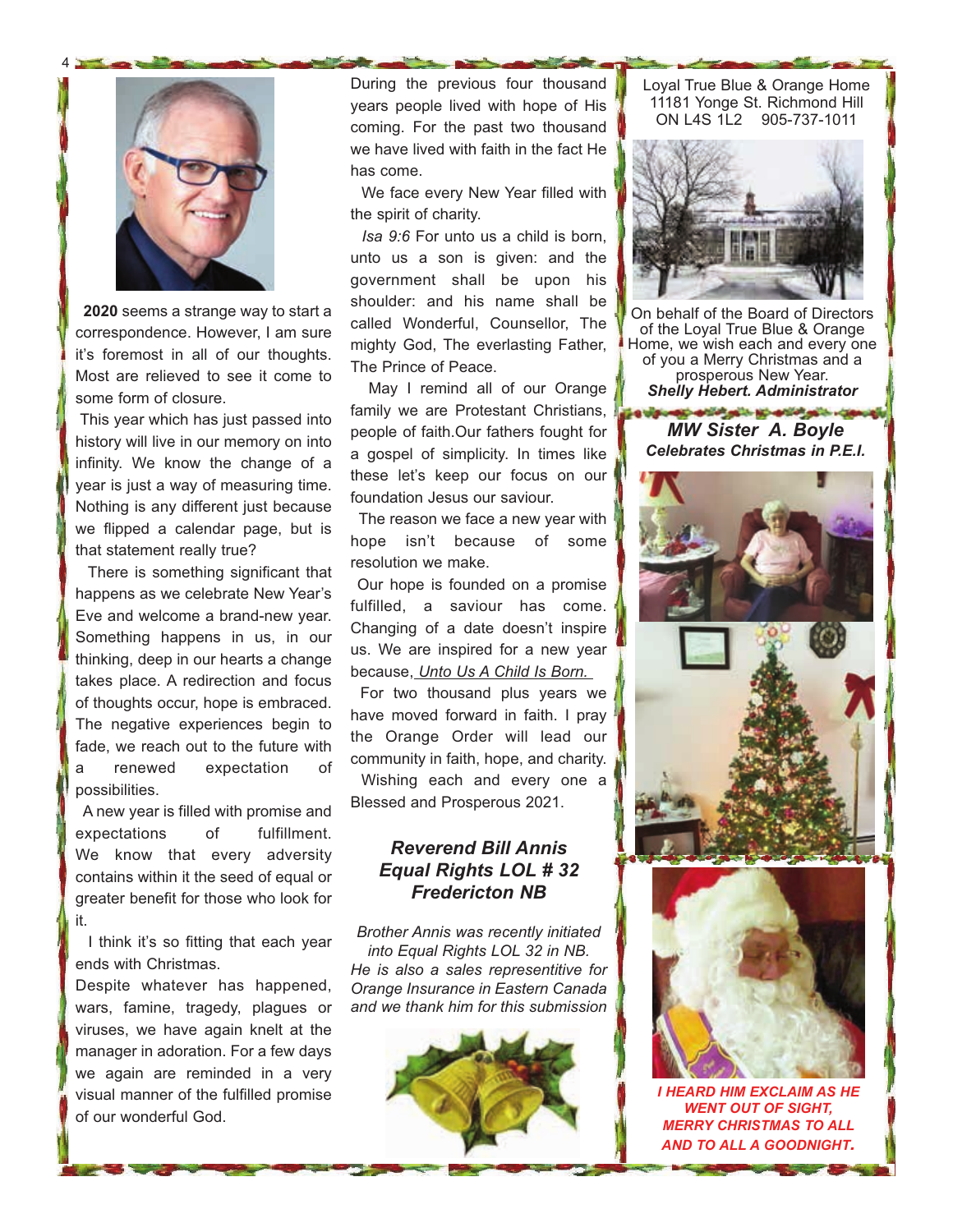## Christmas Greetings

Merry Christmas and a Blessed New Year to all my Brothers & Sisters **Bro. Don Wilson** Grand Master and Sovereign Grand Orange Lodge of Canada

Wishing you Joy and Happiness this Christmas Season **Bro. John Chalmers** Grand Secretary Grand Orange Lodge of Canada.

**CONTRACTOR OF A PARTICIPATION AND INCOME.** 

Wishing everyone a Merry Christmas and a Happy New Year **Bro. Roy Dawe** Grand Treasurer Grand orange Lodge of Canada

On behalf of The executive of the LOBA Grand Orange Lodge of Canada We wish all our Brothers and Sisters a Merry Christmas and a Happy New year **Marlene McCurry Gr. Mistress Jane Parks IPGM Linda Erwin DGM Audrey Conway JDGM Myra Knight GS Ealanor Vincent GT Control of the American of the American** 

> Merry Christmas And Happy New Year **The Board, Management and Staff of the Orange Benefit Fund Toronto**

Wishing a Merry Christmas and a Happy New Year to the Orange Family in Canada **Bro. G. Budden P.G.M. Canada**

**CONTRACTOR OF A REAL AND A REAL AND A** 

Wishing everyone a Merry Christmas and a Happy New Year **Bro. David Griffin P.G.M. Canada**

Wishing all a Merry & Blessed Christmas, and Happy New Year **Leeming LOL 54 Mt. Pearl NL Bro A. Butler W.M. Bro G. Budden R.Sec.**

**STORE - IS OF STARTING** 

Wishing all a Merry & Blessed Christmas, and Happy New Year **Bro. Calvin Johnson**  Grand Master PGOL N.B

ESVENIS STATISTICS IN STATISTICS CONTRACTOR

Wishing all members of our fraternity a Merry Christmas and successful 2021 **Daniel J. Grasse** Grand SecretaryGrand Orange Lodge of New Brunswick

Merry Christmas and a Happy and Safe New Year! from the Executive Officers & members of the Prov. GOL Western Canada. **Bro. Sean Allan** Prov. Grand Master **CUSTOMER WITH THE REPORT OF A REPORT** 

Wishing one and all A Merry Christmas and Happy New Year on behalf of the Officers and Members of Prince of Orange LOL 23 Rainbow RBP 867 Kelligrews NL **Bro Don Smith**

بالهم المتنافه بالأسليم المتناف بالمستوي

Merry Christmas & Happy New Year to all members in the Orange Order from the Officers & Members of the Grand Orange Lodge of Quebec **Bro. James Allan.**  Prov. Grand Master

.

The Provincial Grand Orange Lodge of NL wishes the Orange family a very Merry Christmas and a safe and Happy New Year **Bro. Bruce Penny.**  Provincial Grand Master.

5

Wishing everyone a Merry Christmas and a safe Happy New Year **Bro. Clyde Crane** Grand Secretary Grand Orange Lodge NL

**CONTRACTOR AND INCOME.** 

ESTATE OF CALIFORNIA

**The Wa** 

**U.S. U.S. HOLD 45** 

Wishing all a Merry & Blessed Christmas, and Happy New Year **Bro W. Johnston** Past Grand Master Canada Medecine Hat Alberta.

Not the company of the company of

Wishing all a Merry Christmas and a Happy New Year **Bro. Sid Hatcher. Past GM Nova Scotia**

**John 3 : 16 RW Sir Kt. Michael Thomas** Grand Registrar Prov. Gr. Black Chapter Ont. West

Wishing all Brothers & Sisters across Canada Merry Christmas and a Happy New Year **MW Sis. Annie C. Boyle** Gr. Lect. LOBA Canada

The most of the state of the state

Wishing one and all A Merry Christmas and Happy New Year on behalf of the Officers and Members of Harmony LOL 313 Stratford ON Wor. Bro. Ron Johnston W.M.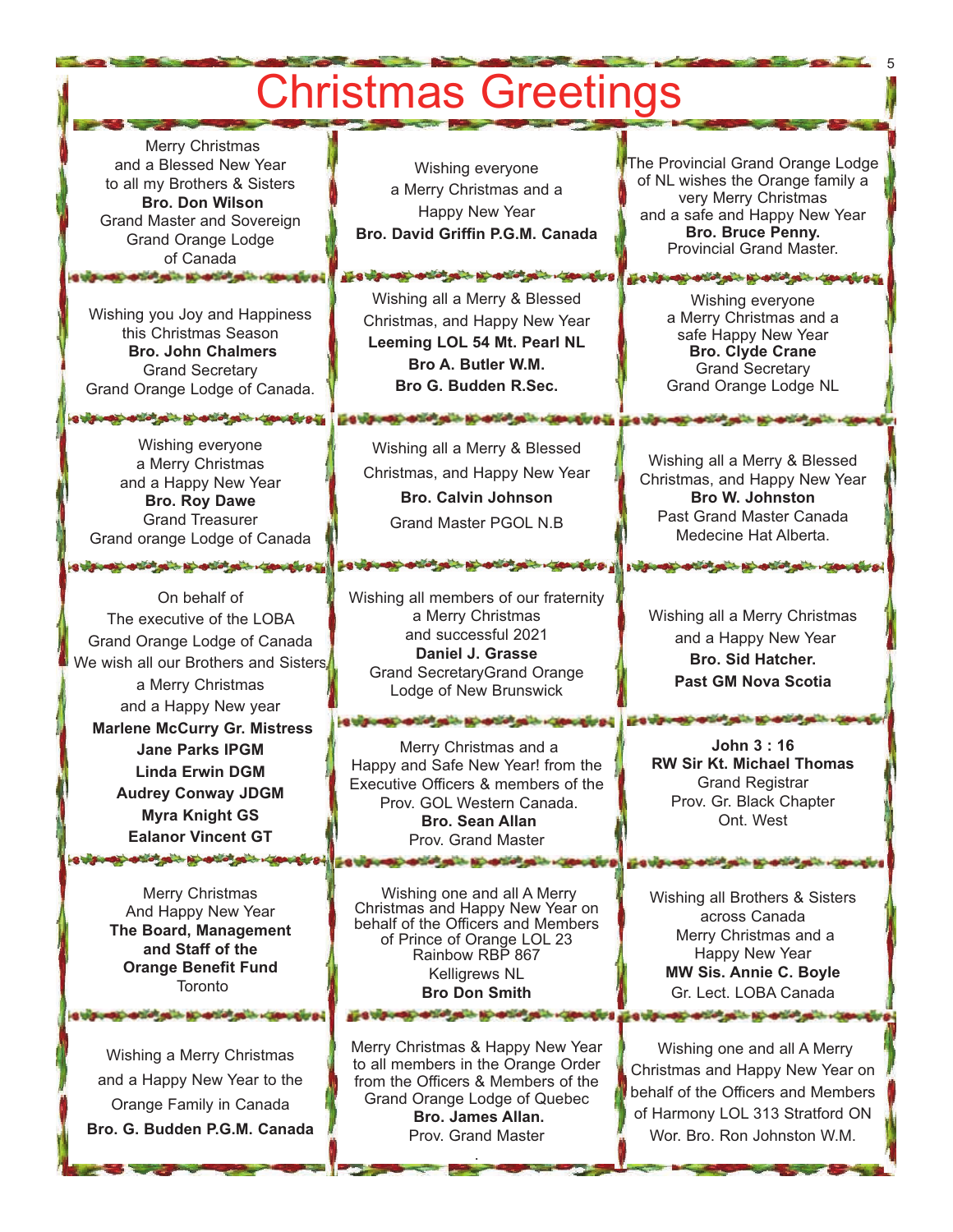On behalf of the LOBA of Ontario I wish everyone A merry Christmas and Happy New Year Yours in Faith Hope & Charity **MW Sister Linda Erwin Prov. Grand Mistress**

article on the same of the same

 $6 -$ 

Wishing all Brothers & Sisters a Merry Christmas. Remember the reason For the season. From my house to yours keep the Faith and stay safe **MW Bro. Jim Pyke. Grand Marshal/Historian GOL Canada**

Christmas Blessings and may 2021 bring good health and prosperity to all Brothers & Sisters **MW Sister Judy Barnes Past Grand. Mistress of Canada**

Merry Christmas and a Happy and Safe New Year! from the Officers and members of **Edwardsburg Union LOL 143 Groveton. Ont. East**

the state of the state of the state of the state

The same of the second state of the

Merry Christmas & Happy New Year to all members in the Orange Order from the Officers & Members of No Surrender **Apprentice Boys of Derry Ottawa ON Branch**

Wishing everyone a Merry Christmas and a safe Happy New Year from **Rideau Belle Orange Young Brittons Lodge 65 Groveton. ON**

**SOLUTION AND ARTISTS** 

Wishing a Merry Christmas and a Happy New Year to the Orange Family in Canada from **RBP 227 Ottawa ON Celebrating 150th. Anniversary**

பிதியாதும் அறிவி ஆட்ட இட்டியிலி அடிப்பட்டுக்கப்படும் ஓ



L-R Bro's Brad Petty - Billy Naismith - Teejay Johnston - Jeff Patton Ron Murphy County Master. Alberta. Murray Penny - Gordon Hamil - Robert Short Rev. David Lilley - Richard Heatherington Grand Sec. W. C. Gr. Lect. Canada.

The following article & photo (top) appeared in an article in "The Albertan" 06/10/20 by Johnnie Bachusky, MVP Staff

#### *Orange Lodge resets commitment to Innisfail*

INNISFAIL – One of the towns oldest service groups, dormant for many years, finally reopened its doors to the public with a goal to be once again accepted as a valuable resource for the entire community. The Lodge held an open house for the public September 12th. 2020 at the Orange Hall, 5204 – 49th. Ave.Innisfail AB

It was an opportunity for the public to learn more about the Innisfail Orange Lodge, LOL 3287 which is affiliated with the Canadian branch of the Orange Association, which is a Protestant Fraternal organization that began in County Armagh in Ireland in 1795.

As a service club, the Orange Lodge was once a major force in the town and region for many decades but membership has since dwindled, and today's members, all of whom reside outside of town, are attempting to revive interest.

Ron Murphy, Master of the local Orange Lodge, said he was pleased with the public response to the open house. He said service club members were anticipating

anywhere from 10 to 50 people to drop by the Hall for a

coffee, or soda and some snacks, and a chat about the community and the long century-old history of the Orange Lodge in the community. "We want to just embrace the community, and move forward in what we do with the community" said Murphy, noting that the primary goal is to once again be an important contributor for the entire community.

To start that process, members pit together a \$5,000 budget to fix the old hall which has been in town for more than half a century.

"I know my members are happy with what they've seen", he said, adding the Orange Lodge is aiming to partner with other local service groups on community projects. "I am tremendously happy with what they've done so far, and what we've accomplished during the summer".

The open house also served to attract interest in the community to rent the old hall, which will give the Orange Lodge revenues to pay for the cost of maintenance.

Murphy said that there was significant interest shown during the open house, from various groups and individuals looking into the possibility of renting the hall for events and for regular use.

For more information on the Hall and Service Group Contact Ron Murphy 403-585-9234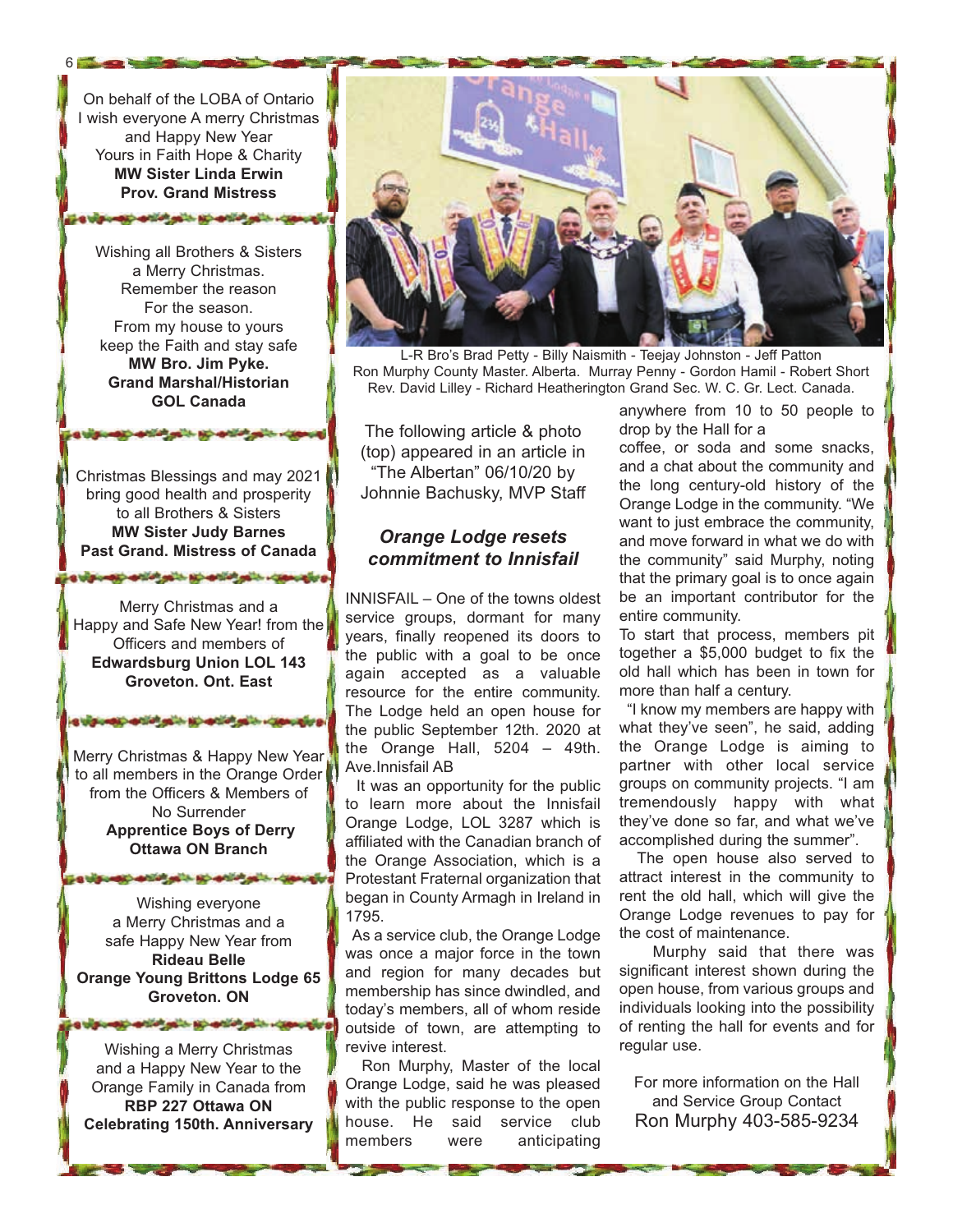#### *I WAS JUST WONDERING*

As we have all come through the months of restrictions and closures with this pandemic that does not seem to want to go away, we have been obliged to consider what is important to us and what we can set aside.

Were our busy lives filled with profitable activities or were some of our preoccupations simply unnecessary? Perhaps we will have a clearer answer to that question when our society in general returns to a more normal state. In the meantime, we can continue to ask ourselves, "What am I missing?"

Undoubtedly, most of us would say that we miss our lodge meetings and the brotherhood of fellowship that they provide. Also, we surely miss our church services and the corporate singing that public worship affords us. Somehow, the on-line versions of worship times leave a lot to be desired.

Hopefully, those days will soon be behind us all. In the meantime, here in Québec we are entering yet another period of confinement. How many jigsaw puzzles will we be obliged to complete?

One of the activities that I shall be questioning when we return to a more normal life is the structure of our lodge meetings. With some exceptions, of course, most of our lodge memberships are not too numerous. It is the same group of people who must be responsible for all of the activities.

Therefore, when we continue to divide our forces by splintering into different degrees for our meetings, it strikes me as counterproductive.

Even at the national level, when we open in a higher degree that excludes some members from participating at the very beginning, are we doing ourselves a service, or simply perpetuating a tradition that no longer makes sense?

Perhaps the time has come for our lodges in Canada to consider our real role and objectives. Would we be better served by concentrating our

efforts in running our lodge meetings in a single degree on a regular basis?

Such an approach would allow us to familiarize all members with all aspects of lodge life and, at the same time, allow us to concentrate, plan, and carry out activities which would benefit our lodges and the communities where we live.

In this way, all members of local lodges could potentially feel more engaged with the lodge, being intimately aware of its requirements and procedures, and feel more comfortable in speaking about the lodge's values with others in the community.

By the same token, where there are county meetings still held, everyone would be on the same footing and enabled to participate in the planning and the events of the lodge at that level.

It must be assumed that this question has been raised before, but I am taking the opportunity in this first issue of the Sentinel of 2021 to ask the question again. Our Orange Lodge future is tenuous and serious question need to be faced. Are you willing to consider this question seriously?

> Fraternally yours. **Bro. Ross Davidson Kinnears Mills Lodge PQ**



### *Toronto County Donates To Frontline Support*

7



Above R - L Dennis Glazier County Master Tor. Dave McLennan Pres. of BOTG Rick Glover Dep. C. Master Tor. Presenting a \$2000 donation to Boots on the Ground

#### **BOOTS ON THE GROUND**

Boots on the ground was started by Dave McLennan, a dedicated Police Officer who, on the verge of retirement felt called to serve his community in a new way. He had become passionate about the impact that exposure to trauma was having on Police Officers and other First Responders, and he believed that he could bring together a group of dedicated volunteers to help make a difference.

Dave was able to engage a group of dedicated retired and serving Police Officers who worked together to establish a confidential peer support program that is available 24/7. The team took over two years to plan the types of services, engage in training and discuss procedures that would be required to provide safe secure and confidential support to other First Responders.

The dedicated team provides confidential and anonymous Peer Support 24/7 to First Responders across the Province, and offer services to retired and serving Police Officers, Firefighters, EMS, and Correction Officers across the Province as well as to civilians of the above groups.

**Check their website for more info < bootsontheground.ca >**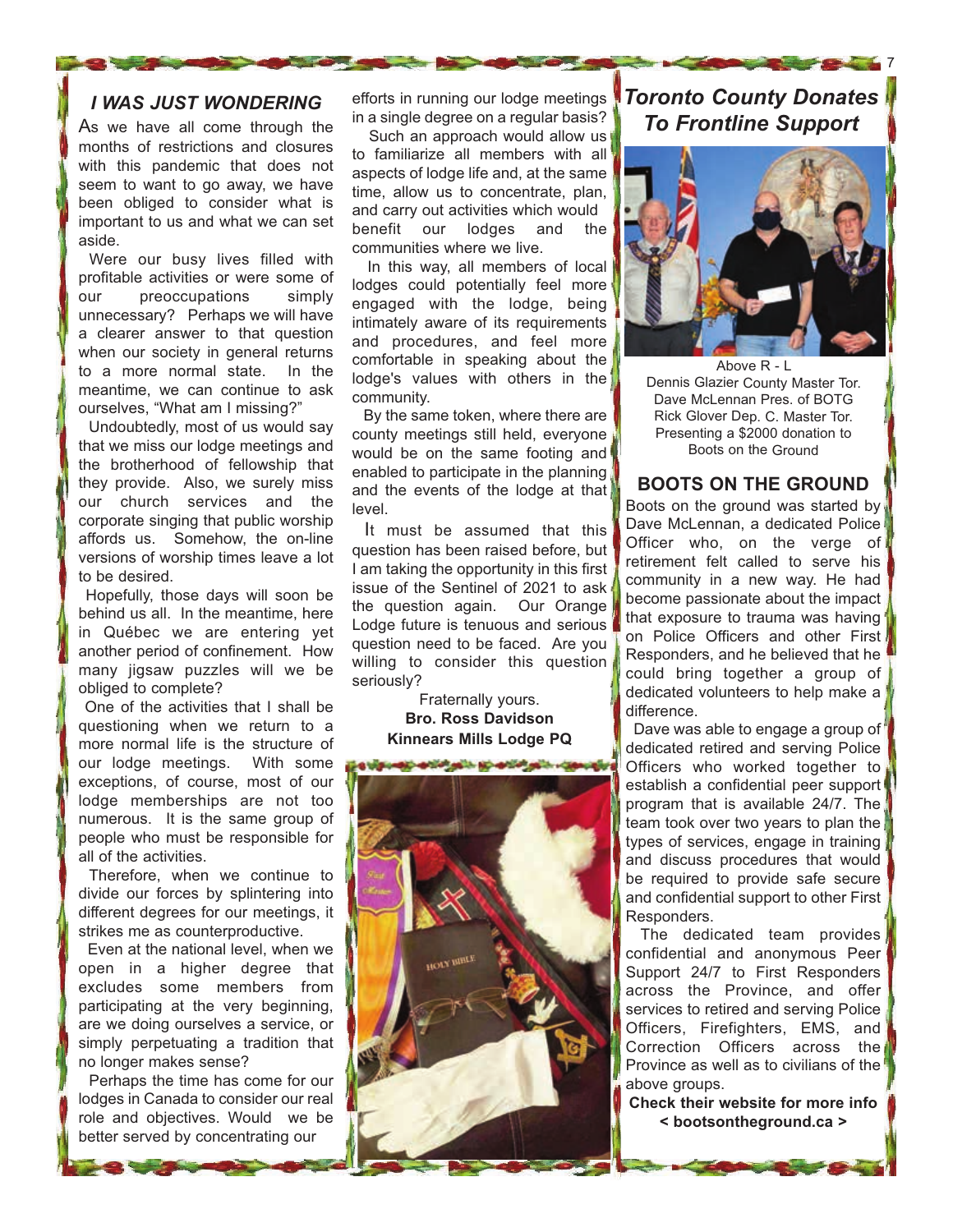#### *New Members for Victory L.O.L. No. 137*

8

In October the restrictions in the City of Toronto allowed for a limited number to gather for meetings. On October 5<sup>th</sup> the brethren of L.O.L. No. 137 met at the Toronto County Orange Hall. At this meeting, the brethren welcomed Bro Peter DeMarco into the Association. The initiation meeting was chaired by the Worshipful Master, Rt Wor Bro Michael Thomas and assisted by the Deputy Master, Rt. Wor Bro Mark Aiken. The new brother was brought through by Rt Wor Bro Keith Wright and Wor Bro Rick Glover. Rt Wor Bros John Thomas and Paul Stewart assisted as well in the degree.

In addition to Bro DeMarco joining the lodge, L.O.L. No. 137 also received a new dual member, Rt Wor Bro Paul Stewart. With these two new members on October 5<sup>th</sup> and another dual member joining in the summer, Rt Wor Bro Brian McConnell, the lodge has seen 3 members become a part of the "lodge with a message and a purpose."

During the meeting it was noted that Bro Dr. William Pellow has passed away and th\e warrant was fraped in memory of our brother.



*Pictured – front row (l-r): Michael Thomas (WM) and Peter DeMarco standing (l-R): Rick Glover (1st Lec), John Thomas (Sec), Keith Wright, Paul Stewart and Mark Aiken (DM).*



#### **ROASTED CAULIFLOWER AND CHEESE SOUP**



#### **I N G R E D I E N T S :**

*1 head garlic (whole for roasting)* 4 tablespoons olive oil, divided



1 large head cauliflower, cut into florets (or 2 small) 1 medium cooking onion diced 1 small stalk of celery diced 5 cups vegetable stock 1/2 teaspoon dried thyme leaves 1 bay leaf

1/2 cup heavy cream (or dairy substitute, such as coconut milk) 1 cup grated Swiss cheese (or any other type of cheese you

prefer)

3-7 drops of your favourite hot sauce Kosher salt and freshly ground black pepper **D I R E C T I O N S :**

1. Preheat oven to 400 F. Lightly oil a baking sheet or coat with nonstick spray.

2. Cut head of garlic, about 1/4-inch, to expose tops of garlic cloves. Place garlic head, cut side up, in a sheet of foil. Drizzle with 1 tablespoon olive oil; season with salt and pepper, to taste. Fold up all 4 sides of the foil and cover tightly in a little package

3. Place cauliflower florets in a single layer onto the prepared baking sheet. Add 2 tablespoons olive oil; season with salt and pepper, to taste. Gently toss to combine. Place garlic onto the same baking sheet.

4. Place into oven and roast until cauliflower and garlic is tender and golden brown, about 30-35 minutes. Let cool before squeezing garlic cloves from skin.

5. Heat remaining 1 tablespoon olive oil in a large stockpot or Dutch oven over medium heat. Add onion and celery and cook, stirring occasionally, until tender, about 3-4 minutes. Stir in vegetable stock, thyme and bay leaf. Bring to a boil; reduce

heat and simmer, covered, for 8 minutes. 6. Stir in cauliflower and garlic. Bring to a boil; reduce heat and simmer, covered, until cauliflower is tender and falling apart, an additional 10 minutes. (remove Bay leaf) and puree with a blender or food processor until smooth.

7. Place soup back into a pot and stir in heavy cream & cheese heat gently to melt cheese; season with hot sauce, salt and pepper, to taste. If the soup is too thick, add more vegetable stock as needed until desired consistency is reached.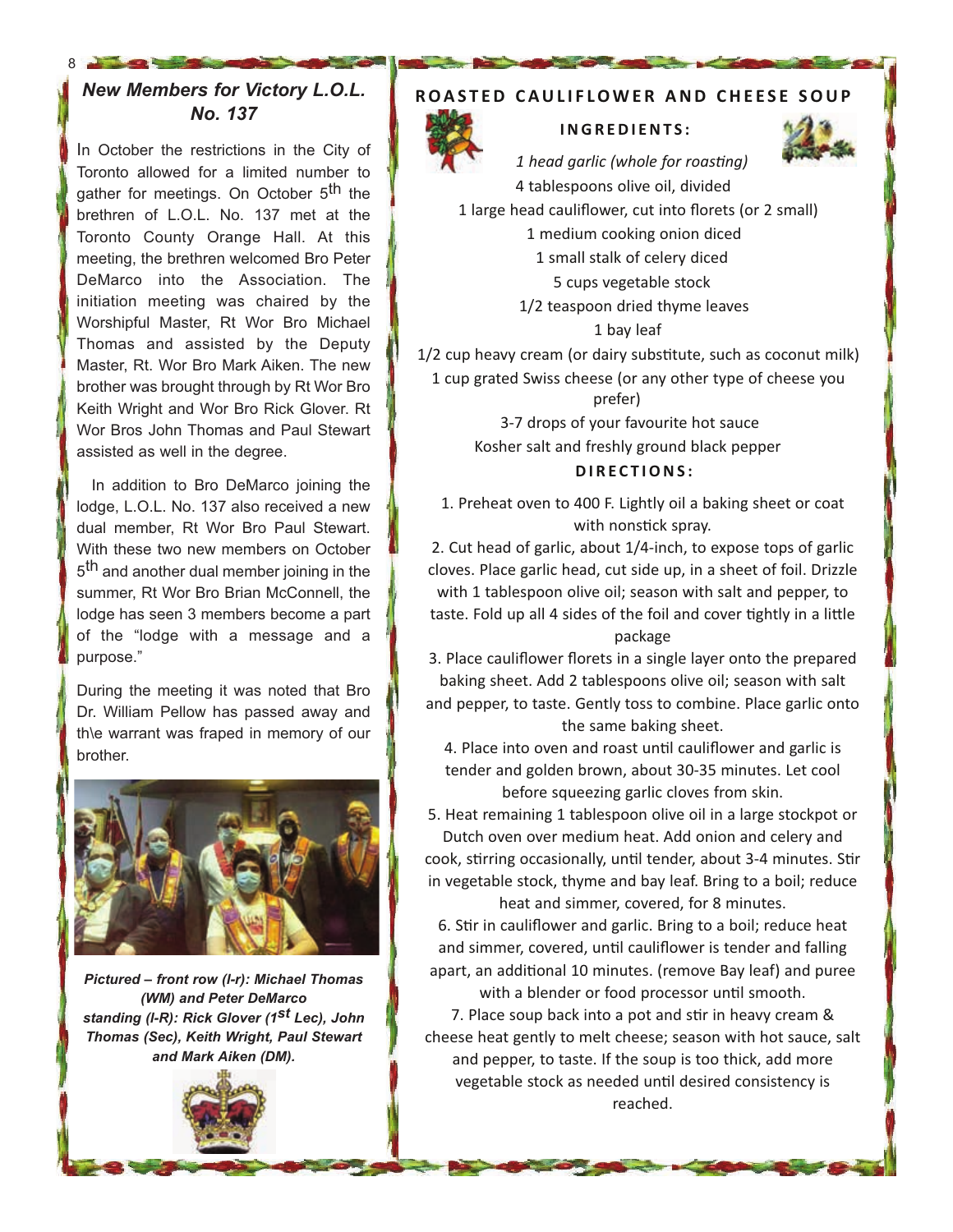

*The Royal Black Institution in Canada The Grand Black Chapter of British America Member of The Imperial Grand Black Chapter Of the British Commonwealth*



9

#### *Grand Master's Message*

**CONTRACTOR** 

Sir Knights, Brothers and sisters across Canada:

I hope everyone had very Merry Christmas and have a Happy New Year. I also bring you greetings and best wishes from my executive of the Royal Black Institution in Canada.

2020 has been an interesting year trying to deal with the effects of COVID 19 as it affects our daily lives. COVID-19 has also affected how we keep our organization operating. We have had limited response from the jurisdictions with their guidelines for opening Preceptories during these challenging times. We are mindful of the challenges COVID-19 has created with each province/health related authority. Let us unite and adjust rules as we move forward. Let's be proactive and plan how we can meet the needs of our members.

We are all learning to travel less if not needed. Part of this was to visit friends and neighbors to communicate which is part of our nature to socialize. I'm sure the phone and computer have been and are being worked overtime now. Some of you are also on face book. Zoom, Skype, Microsoft Teams which are also proving to be a useful means of communicating. Some of you already know how to use them and some more are learning. This is an area that needs to be explored and developed for use by all levels of our organization now and going forward.

Our organization is based on scripture which is applied to daily living. Sir Knights remember, the future of our order depends on our commitment to promote and grow our order. Let's start that conversation now on how we can do so **Think Positive. Communicate. Stay Safe. Stay Healthy. Until we meet again.**

Yours in the Bonds of Christian Knighthood

*M.W. Sir Knight Edgar Carman – Grand Master Royal Black Institution in Canada*

Phone: 1-905-372-6988 - Email: ecarman@xplornet.ca

#### *Grand Chaplain's Corner*

Sir Knights,

This year of our Lord 2020 has been a year that many of us may wish to forget. Everything that we know and cherish has been turned upside down in many ways. However, the celebration of the birth of our Lord and Savior is not one of them. Out of the darkness and gloominess of this year, for those of us of the Christian faith, it is our bright light and brings eternal hope.

Although I never try to wish time away, I can honestly say that I am indeed looking forward to the end of 2020. This year of Covid-19 has brought more than its share of heartache and uncertainty and in many cases sadly, death. Along the way we discovered who the true heroes of our society really are. They are not those who entertain us, but are those frontline workers who are truck drivers, sales clerks, janitors, nurses, doctors, those who look after our elderly and our children as well as our first responders. We should give thanks daily for all those who stepped up when needed. We also saw the development of safe and effective vaccines at a speed no one thought possible, bringing with it a ray of hope that that we may have finally turned the corner on this pandemic and that life may in the near future return to some semblance of normal.

As this year was drawing to a close, on December 21, there was a solar event that brings with it renewed hope. It was seen in the evening sky when the planets Jupiter and Saturn combined to create an especially bright planetary conjunction, an event that has not been seen for 400 years and will not be see for 400 more. This event is called the Star of Bethlehem. And like in St. Matthew Chap.2, verses 9-11, tells how a star appeared in the sky, its light guiding the shepherds and the wise men to the stable and the manger where Baby Jesus lay. During this season may hope spring eternal in you knowing that the little baby born on Christmas Day is not only the reason for the season, but our true light of life and eternal hope. May the spirit of selflessness, love, and above all hope, guide us in the times ahead. It is in that spirit on behalf of my wife Janet and I, wish all Sir Knights and their families, a very Merry Christmas and a Happy, Prosperous and most of all Healthy New Year. May God bless you all and may you in turn be a true blessing to others.

#### *MW Sir Knight Donald C. Smith - Grand Chaplin Royal Black Institution In Canada*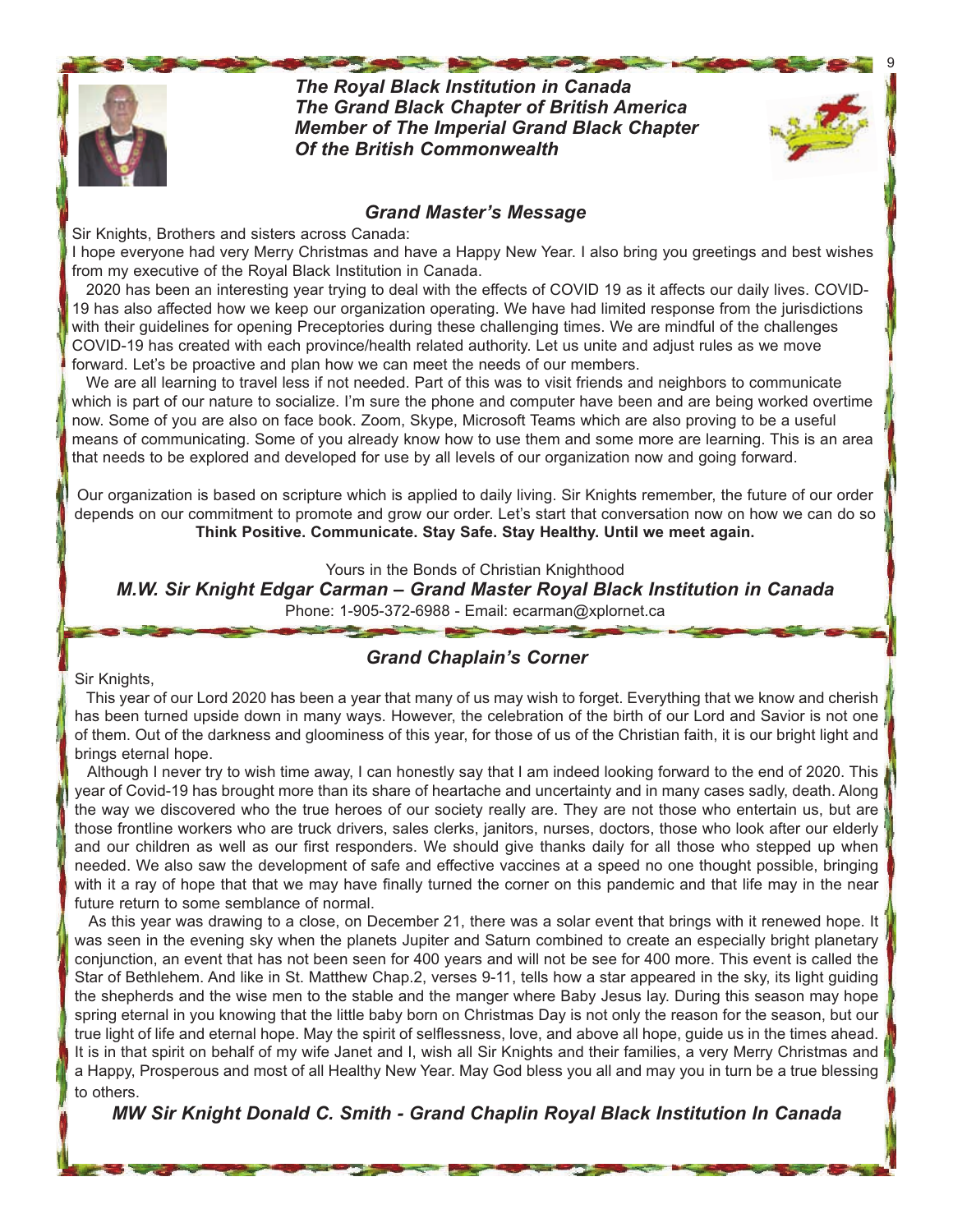#### *Grand Registrar's Message*

#### **COVID-19**

10 20 30 30

COVID-19 has negatively impacted our organization unlike any other for the past number of decades. COVID-19 in 2020 viciously attacked our families, friends and neighbours leaving no one exempted from its path of destruction. Our only defense is to adhere to the policies and guidelines set by our health authorities while we await the rollout of the COVID-19 vaccines. Sir Knights, let's all do our part in protecting ourselves and families as we endeavour through this, and pandemic.

#### **2020 Capitation Tax**

The executive of the Royal Black Institution in Canada have assessed the impact of COVID-19 on Preceptories across Canada. We recognize and acknowledge the associated challenges being incurred preceptory reopening's and their ability to host fund raising events to support their 2020 operational expenses.

For the 2020 operational year the Royal Black Institution in Canada have decided to waive 75% of the Capitation Tax charged to Provincial Grand Black Chapters of Canada, and Isolated Preceptories. Additional information on this can be obtained by contacting the office of the Grand Treasurer, or Grand Registrar.

#### **Content for Future Sentinel**

For future Sentinel printings, the Royal Black Institution in Canada is going to be reserving some of its allocated space for Provincial Grand Black Chapter use. This will provide space for each Provincial Grand Black Chapter Registrar to submit content on behalf of the represented Chapter or, preceptory or county reporting to it. All propose content must be delivered to the office of the Grand Registrar for submission to the Sentinel. Please contact the office of the Grand Registrar for additional information.

#### **Annual Returns**

The office of the Grand Registrar is still required to produce reports and provide information to our reporting authorities. Provincial Chapter and/or isolated preceptories who have not yet submitted their annual returns to please do so.

#### **2021 Annual Code**

Due to the lack of meetings during 2020 and subsequently lack of opportunities to cascade the annual code for 2021, Central Committee has agreed to carry forward the code for 2020 and use it during 2021.

(Regards, Ian McCafferty - Imperial Grand Lecturer)

**MW Sir Knight Ralph Ford. Grand Registrar Royal Black Institution In Canada**



*RW Sir Knight Bro. Brian McConnell Publishes New Book*



*From the back cover*

Who are the Royal Black Knights? Using primary documents including journals and reports as well as historical writings, this book addresses the question. It considers first the history of the Institution and it's experience in the Province of Nova Scotia. This is supported with records and photographs. As well, it includes a listing of the Royal Black Preceptories and their officers across Canada and Newfoundland in 1925 which will be of interest to historians and geneaologists who are doing their own research. It appears as reported in the 1925 Report of the Proceedings of the Annual Session of the Grand Black Chapter of British America. There were then 349 Preceptories, with some in every Province, from British Columbia to Nova Scotia as well as Newfoundland

*Brian McConnell is an Historian and Author. Some of his relatives were Royal Black Knights in Ireland and in Canada. As well he is a Past Pro. Gr. Master GBC N.S. He is a member in the following Lodges LOL 23 NL - LOL 1285 NL - LOL 137 Toronto. He is also a member of ABOD Londonderry NI*

*His book is available on amazon.ca log in to Amazon, go to books on amazon, type in the book title and go from there*

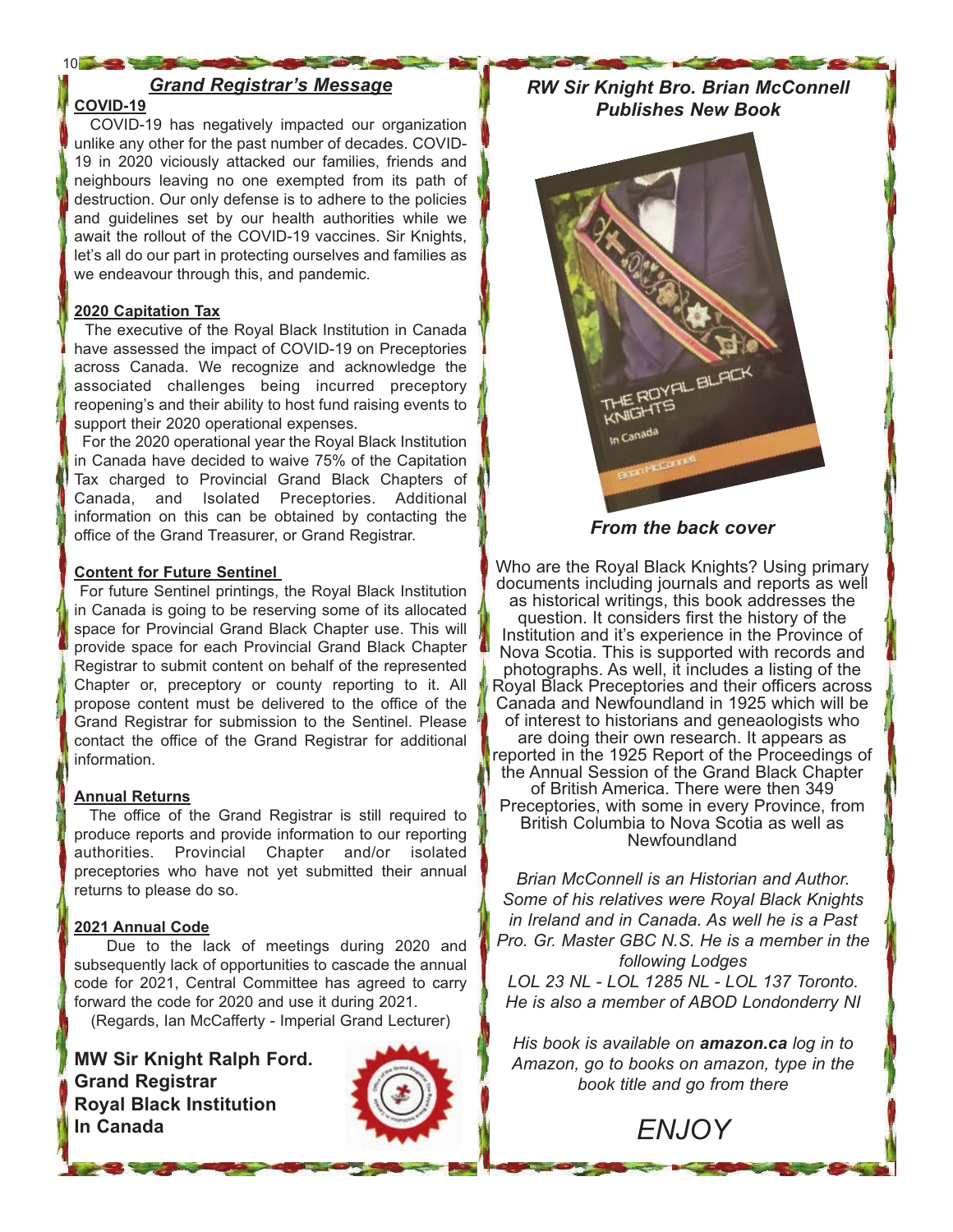## *Orange Society*



*L - R Nathan Fairley Chairman & Nathan Horbury Vice Chair in the Canada Room & Council Chamber Queens University Belfast NI*

Right from the 1st Prime Minister to their sacrifice in the Great War, Canada's Orange history has always fascinated me. This proud tradition of cultural preservation is what connects us, despite being over 3000 miles apart.

As this year's Chairman of Queen's University Orange Society, I'm writing specifically to the younger generation of Orangemen and women in Canada to encourage you to do all you can to keep our shared culture thriving! If you are a young person considering moving away for university, I'd strongly encourage you to consider coming to Belfast and joining our vibrant Orange community at Queen's.

We even have our own accommodation, located just a 15 minutes' walk away from Queen's main campus. If you're staying closer to home, why not consider setting up your own society or perhaps a youth council with those in your area? This is a great way to meet like-minded people!

So, to take a step back what is it that the Orange Society at Queen's actually does? We have 3 main purposes: educating, networking and lobbying. First of all, we seek to educate young people about our cultural values, this includes trips to the Museum of Orange Heritage and Sloan's House, where the Orange was formed.

Past trips have also included Queens University Belfast **Integral Club Condonderry's Walls and the site of <b>IN MEMORIAM** the Battle of the Boyne. Secondly, we act as a networking platform, university can sometimes be a lonely place especially if you don't know anyone. The Orange Society allows like-minded people to meet and forge friendships that will last well beyond their university years.

> Traditionally, we also have a number of social events in our calendar, such as mini golf and bowling, which always bring out a competitive edge! Finally, we are lobbying. The Orange Society will always stand up for the rights and interests of our community on campus, lobbying both the SU and the University for change.

> Whilst this year is challenging with coronavirus restrictions in place, I'm confident the Society will grow its strength and presence on campus. Why not come and join us? If you'd like to support our work, like us on Facebook at 'QUB Orange Society' and follow on Instagram, @quborange.

> > **Sincerely** *Nathan Fairley. Chairman Orange Society Queens University Belfast.*



**11**

**RW Sister Doris Scott** Aug. 18th. 2020 aged 95 Memb. of Clyde LOBA 930 P.E.I. Pas Grand Mistress P.E.I. 75 years service

#### **Wor. Bro. David Douglas**

**Uponet and plan and plan care of** 

Dec. 24th. 2020 aged 77 Memb. of Premier LOL 1610 B.C. Dual Memb.Enniskillen LOL 1615 Current Wor. Master LOL 1610 Dave was the type of Worshipful Master that would reach out and contact each and every member of his Lodge, before sending out his

monthly Newsletter to the membership. There was always some enlightening information and greetings, for the membership, and was considered to be the unofficial Newsletter for British Columbia.

Dave is survived by his Wife Helen and children and grandchildren. *editors note*

*Dave's last newsletter Nov. 30 2020 will be reprinted in its entirety in the Spring Sentinel*

THE STATE WAS COMMANDED FOR THE OWNER WAS COMMANDED

#### **Wor. Bro. & Sir Knight Paul Grie**r

Dec. 22nd. 2020 aged 52 Memb. of Brockville LOL 1 Ont.East And R.B.P. 383